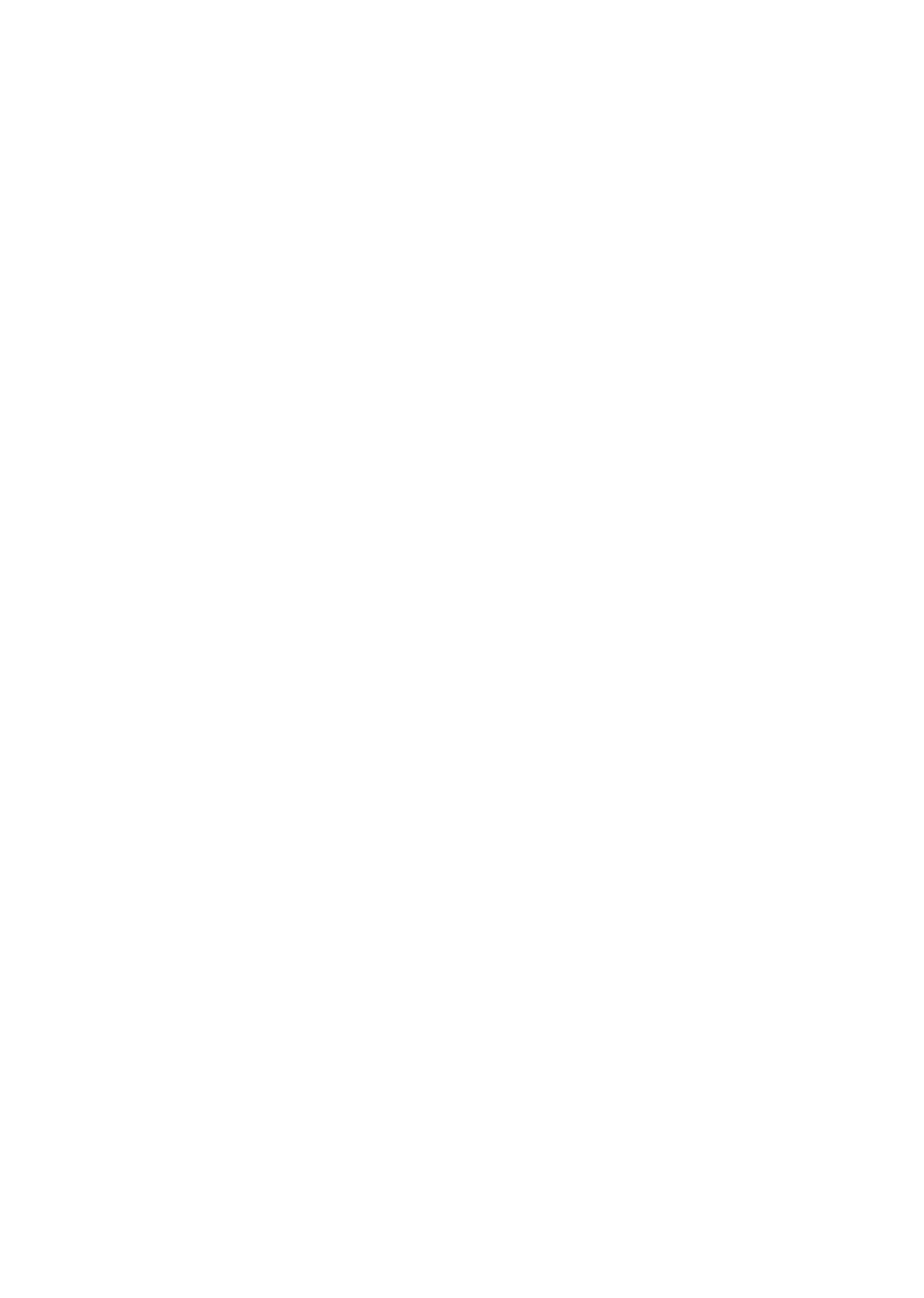

Република Србија КОМИСИЈА ЗА АКРЕДИТАЦИЈУ И ПРОВЕРУ КВАЛИТЕТА Epoj: 612-00-01307/2012-04 08.03.2013. године Београд

### **УВЕРЕЊЕ** О АКРЕДИТАЦИЈИ СТУДИЈСКОГ ПРОГРАМА ОСНОВНИХ АКАДЕМСКИХ СТУДИЈА

Утврђује се да УНИВЕРЗИТЕТ У НОВОМ САДУ - ФАКУЛТЕТ ТЕХНИЧКИХ НАУКА са седиштем у ТРГ ДОСИТЕЈА ОБРАДОВИЋА 6, НОВИ САД, ПИБ: 100724720, Матични број: 08067104, испунио је стандарде прописане Правилником о стандардима и поступку за акредитацију високошколских установа и студијских програма ("Службени гласник РС" број 106/06, 112/08), за акредитацију студијског програма основне академске студије - ИНЖЕЊЕРСКИ МЕНАЦМЕНТ у оквиру поља техничко-технолошких наука, област индустријско инжењерство и инжењерски менацмент за упис 180 (стоосамдесет) студената у прву годину у седишту Установе за извођење на српском и енглеском језику.

Ово уверење издаје се на основу члана 16. став 5. тачка 1) Закона о високом образовању ("Службени гласник РС" број 76/05, 100/07, 97/08, 44/10).

Достављено:

- високошколској установи

- архиви КАПК

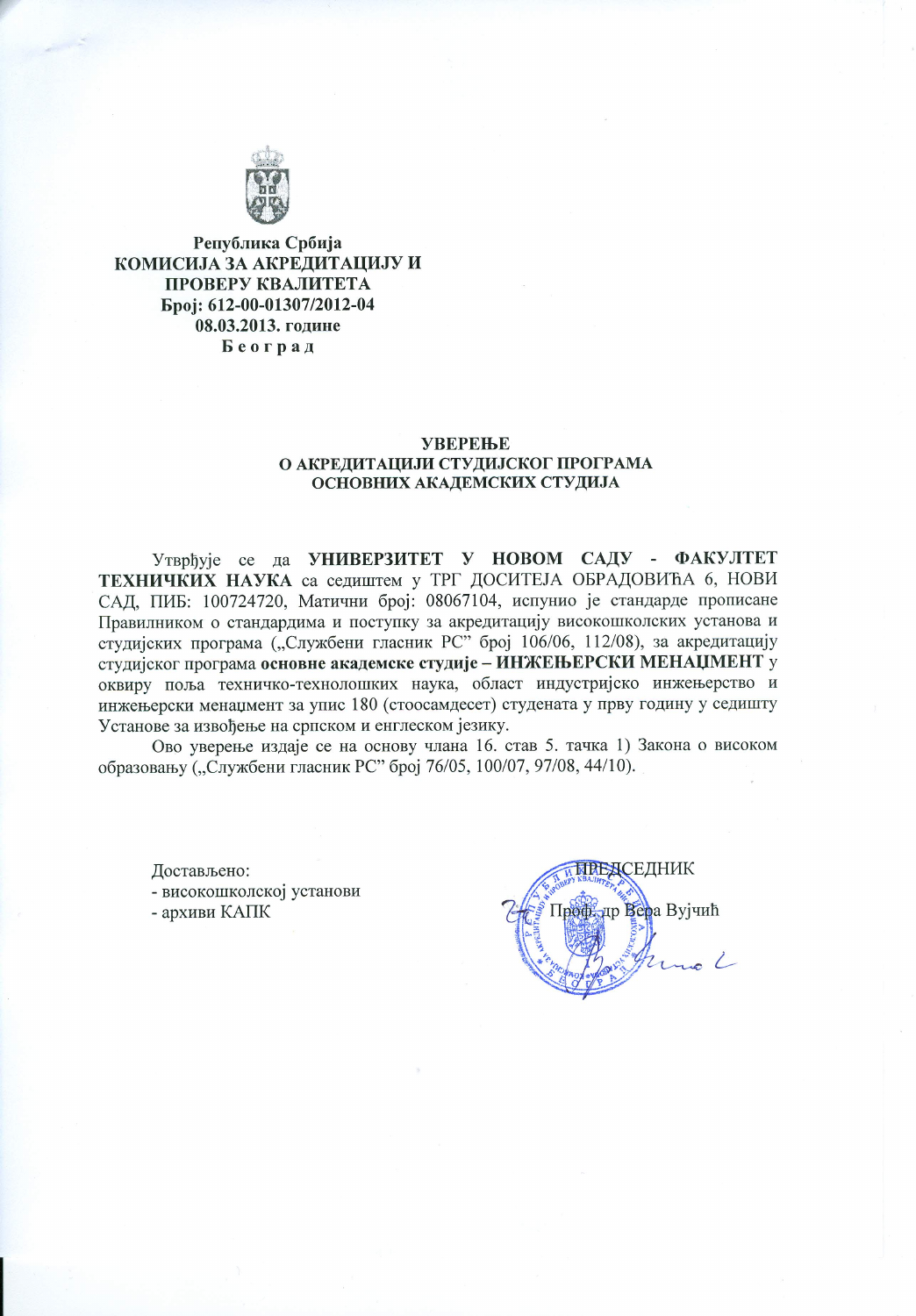

Република Србија КОМИСИЈА ЗА АКРЕДИТАЦИЈУ И ПРОВЕРУ КВАЛИТЕТА Број: 612-00-01163/2012-04 22.06.2012. године Београд

## ДОПУНА УВЕРЕЊА О АКРЕДИТАЦИЈИ СТУДИЈСКОГ ПРОГРАМА ОСНОВНИХ АКАДЕМСКИХ СТУДИЈА

ФАКУЛТЕТ ТЕХНИЧКИХ НАУКА УНИВЕРЗИТЕТА У НОВОМ САДУ са седиштем у Новом Саду, Трг Доситеја Обрадовића 6, испунио је стандарде прописане Правилником о стандардима и поступку за акредитацију високошколских установа и студијских програма ("Службени гласник РС" број 106/06, 112/08), за акредитацију студијског програма основне академске студије ИНЖЕЊЕРСКИ МЕНАЏМЕНТ у оквиру поља техничко технолошких наука у области Инжењерски менацмент и то за упис 180 (стоосамдесет) студената уписаних у прву годину студија у Установе за извођење на српском и енглеском језику у оквиру одобреног броја студената.

Ова допуна уверења издаје се на основу члана 16. став 8. тачка 1) Закона о високом образовању ("Службени гласник РС" број 76/05, 100/07, 97/08, 44/10).

Достављено: - Високошколској установи - архиви КАПК

**ПРЕДСЕДНИК** Проф. др Вера Вујчић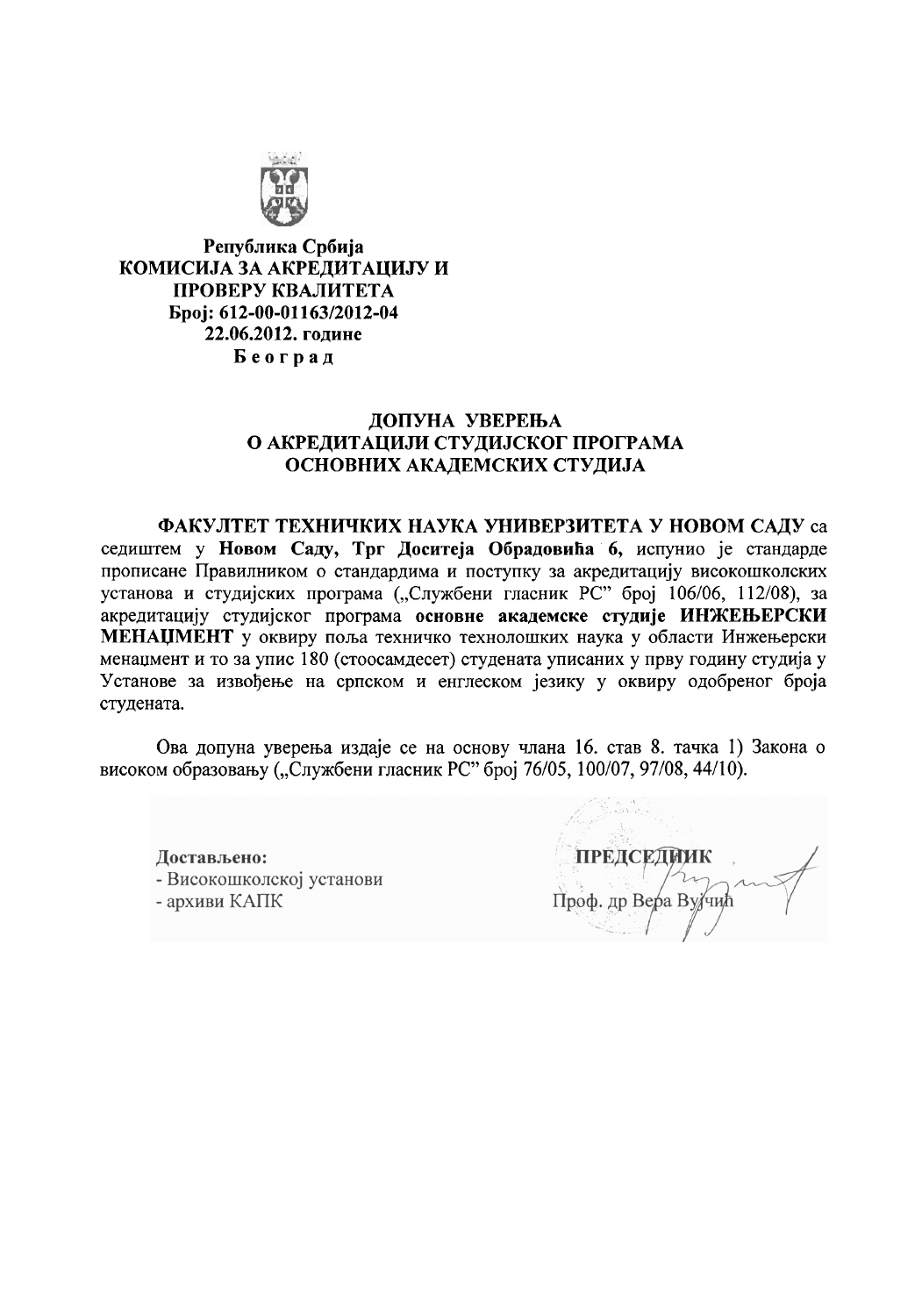

### Република Србија КОМИСИЈА ЗА АКРЕДИТАЦИЈУ И ПРОВЕРУ КВАЛИТЕТА

#### ДОПУНА УВЕРЕЊА О АКРЕДИТАЦИЈИ СТУДИЈСКОГ ПРОГРАМА ОСНОВНИХ АКАДЕМСКИХ СТУДИЈА

Факултет техничких наука, са седиштем у Новом Саду, Трг Доситеја Обрадовића 8 испунила је стандарде прописане Правилником о стандардима и поступку за акредитацију високошколских установа и студијских програма ("Службени гласник РС" број 106/06), за акредитацију студијског програма Основне академске студије-Инжењерски менаџмент у оквиру поља техничко технолошких наука у области индустријско инжењерство и инжењерски менацмент и то за 180 студената уписаних у прву годину студија у седишту Установе.

Ова допуна уверења издаје се на основу члана 16. став 5. тачка 1) Закона о високом образовању ("Службени гласник РС" број 76/05).

Epoj: 612-00-222/2011-04

Београд, 06.05.2011. године

ПРЕДСЕЛНИК оф. др/Вера Вујчић